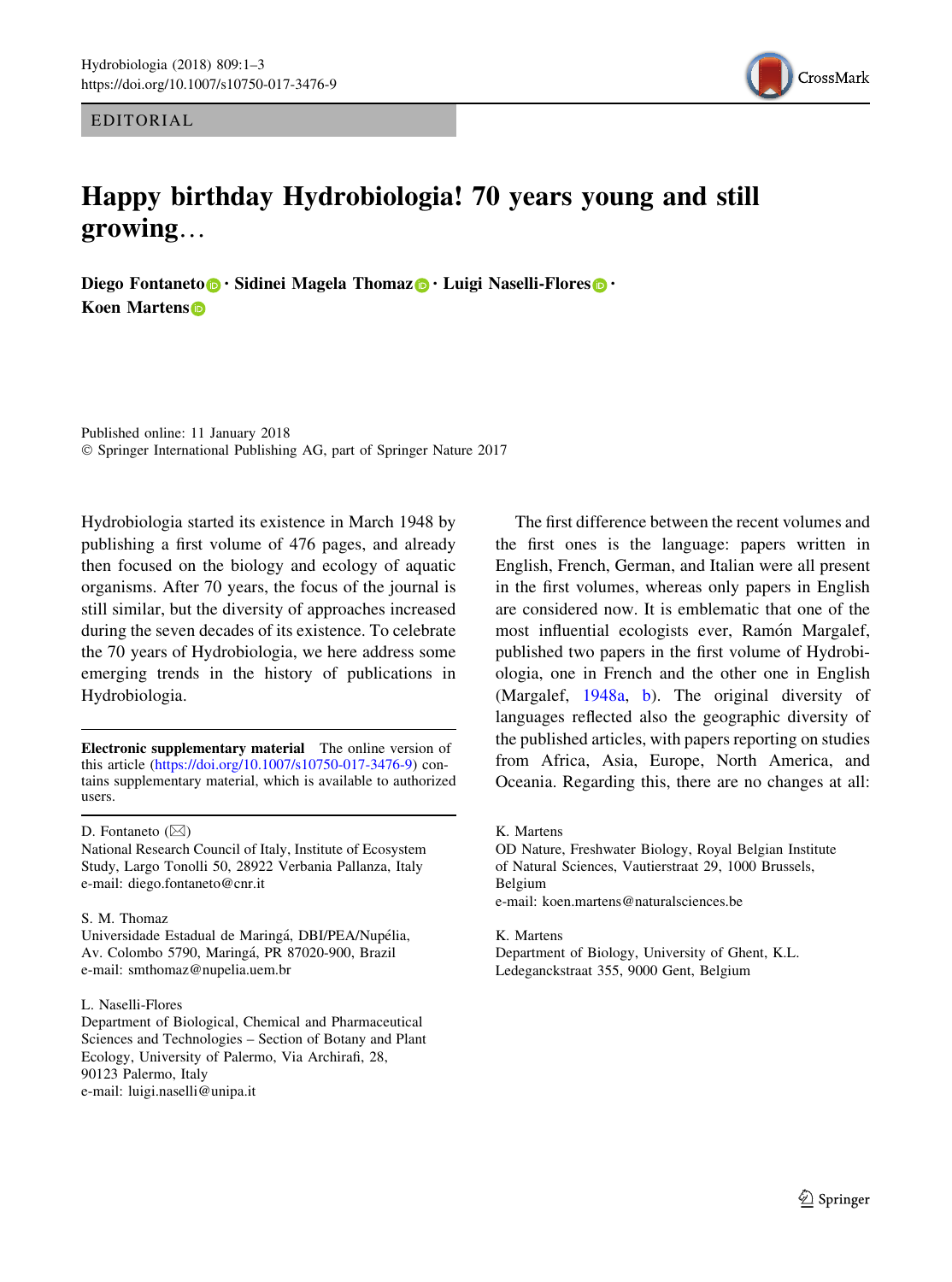Hydrobiologia continues to publish studies from all corners of the world, and its cosmopolitan approach is visible also in the composition of the Editorial Board, which is composed of editors from almost all continents.

If we focus on the 10 most cited papers (searched through Google Scholar in November 2017; Supplementary Table S1) for each 5-year interval from 1948 to 2017, a clear trend is visible in the average number of authors per paper: from the original average of 1.1 authors per paper, the number almost constantly increased to 5.3 during the last 5-year period (Fig. 1; Mann–Kendall trend test:  $z = 3.9, P < 0.0001$ . Thus, even if language is now limited to English, the number of collaborative works increased, without limiting the geographic coverage of the studies.

Overall, diversity and heterogeneity in all their aspects are still at the core of what Hydrobiologia strives to publish. Hydrobiologia is devoted to publishing papers that clearly address questions and hypotheses on biological diversity in aquatic habitats. Biodiversity can be loosely defined as biological diversity at the genetic, species, and community levels. As such, it has a rather vague definition, but the term became popular among lay men and in scientific literature since the end of the last century, and it is generally accepted that the first use of the term appeared in the title of a 1988 book, edited by E.



Fig. 1 Boxplot of the distribution of the number of authors per paper in Hydrobiologia in the 10 most cited papers for each quinquennium from 1948 to 2017

O. Wilson as the proceedings of a discussion forum on biological diversity held in Washington D.C. in 1986 (Wilson, [1988](#page-2-0)).

Knowledge on and understanding of the measurements, distribution, and determinants of biological diversity are pivotal to analyse current scientific issues such as ecosystem services, nature-based solutions and other societal challenges related to the environment. The study of biodiversity is potentially as old as human history: people always had to identify living organisms around them, to be able to use them and to prevent any harm from them. Even the oldest known prehistoric paintings in the Chauvet Cave (Ardèche, France) demonstrate a highly detailed and accurate knowledge on species diversity (Chauvet et al., [1996](#page-2-0)). Edward Wilson even coined a term to define the innate tendency humans have to be connected with nature: ''biophilia'' (Wilson, [1986\)](#page-2-0). Notwithstanding such a long history in the study of biodiversity, a lot of work still needs to be done to describe the patterns and to understand the processes that lead to the origin and the maintenance of biodiversity. For example, we are still far away from having named all extant species, and potential estimates differ in orders of magnitude: up to  $10^{12}$  species just among microbes (Locey & Lennon, [2016\)](#page-2-0), although we thus far only described and classified less than 2 million species. Even for the species that we assume to be well-known, we cannot completely assess their population dynamics and their distributional ranges. Moreover, we can only grasp the effects of their interactions in the communities and of how small perturbations at the individual, population, or species level could affect entire ecosystems (Hortal et al., [2015\)](#page-2-0).

If we look at the same 10 most cited papers for each quinquennium we mentioned earlier (Supplementary Table S1) and we identify the ones that clearly focus on biodiversity, no significant trend appears in their abundance across the history of Hydrobiologia (Fig. [2;](#page-2-0) Mann–Kendall trend test:  $z = 0.9$ ,  $P =$ 0.369), even if the highest proportion, from 0.6 to 0.7, is in the last decade. The two most recent celebratory volumes, number 750 and 800, dedicated to 'Emerging trends in aquatic ecology' (Martens, [2015;](#page-2-0) Naselli-Flores et al., [2017](#page-2-0)), had a comparable proportion of papers mainly addressing biodiversity issues, respectively 10/14 ( $\sim$  0.7) and 8/14 ( $\sim$  0.6), well within the range of the last decade. Thus, Hydrobiologia published studies dealing with